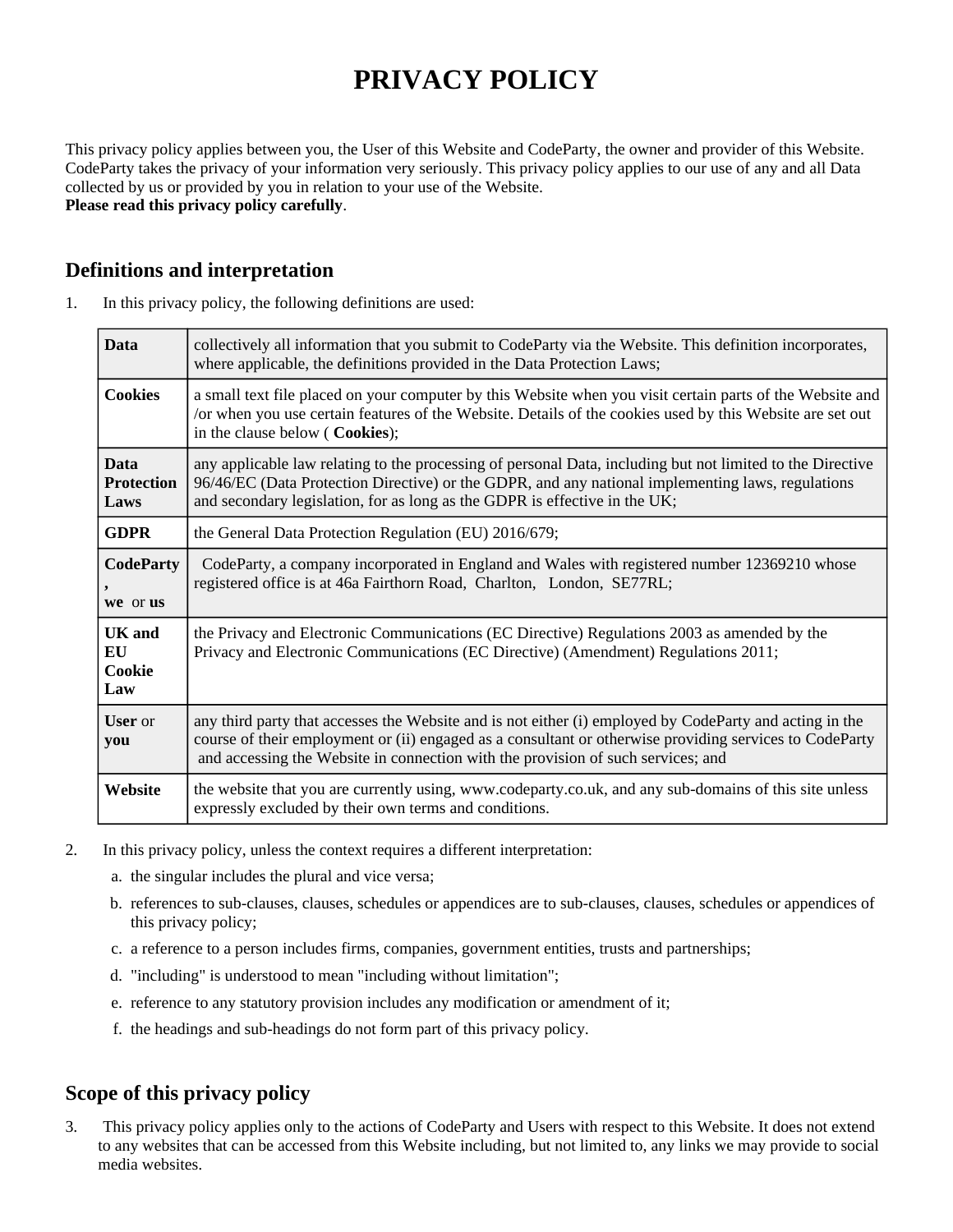4. For purposes of the applicable Data Protection Laws, CodeParty is the "data controller". This means that CodeParty determines the purposes for which, and the manner in which, your Data is processed.

#### **Data collected**

- 5. We may collect the following Data, which includes personal Data, from you:
	- a. name;
	- b. date of birth;
	- c. gender;
	- d. job title;
	- e. contact Information such as email addresses and telephone numbers;
	- f. IP address (automatically collected);

in each case, in accordance with this privacy policy.

#### **How we collect Data**

- 6. We collect Data in the following ways:
	- a. data is given to us by you ; and
	- b. data is collected automatically.

#### **Data that is given to us by you**

- 7. CodeParty will collect your Data in a number of ways, for example:
	- a. when you contact us through the Website, by telephone, post, e-mail or through any other means;
	- b. when you complete surveys that we use for research purposes (although you are not obliged to respond to them);
	- c. when you elect to receive marketing communications from us;
	- d. when you use our services;

in each case, in accordance with this privacy policy.

#### **Data that is collected automatically**

- 8. To the extent that you access the Website, we will collect your Data automatically, for example:
	- a. we automatically collect some information about your visit to the Website. This information helps us to make improvements to Website content and navigation, and includes your IP address, the date, times and frequency with which you access the Website and the way you use and interact with its content.
	- b. we will collect your Data automatically via cookies, in line with the cookie settings on your browser. For more information about cookies, and how we use them on the Website, see the section below, headed "Cookies".

#### **Our use of Data**

- 9. Any or all of the above Data may be required by us from time to time in order to provide you with the best possible service and experience when using our Website. Specifically, Data may be used by us for the following reasons:
	- a. internal record keeping;
	- b. improvement of our products / services;
	- c. transmission by email of marketing materials that may be of interest to you;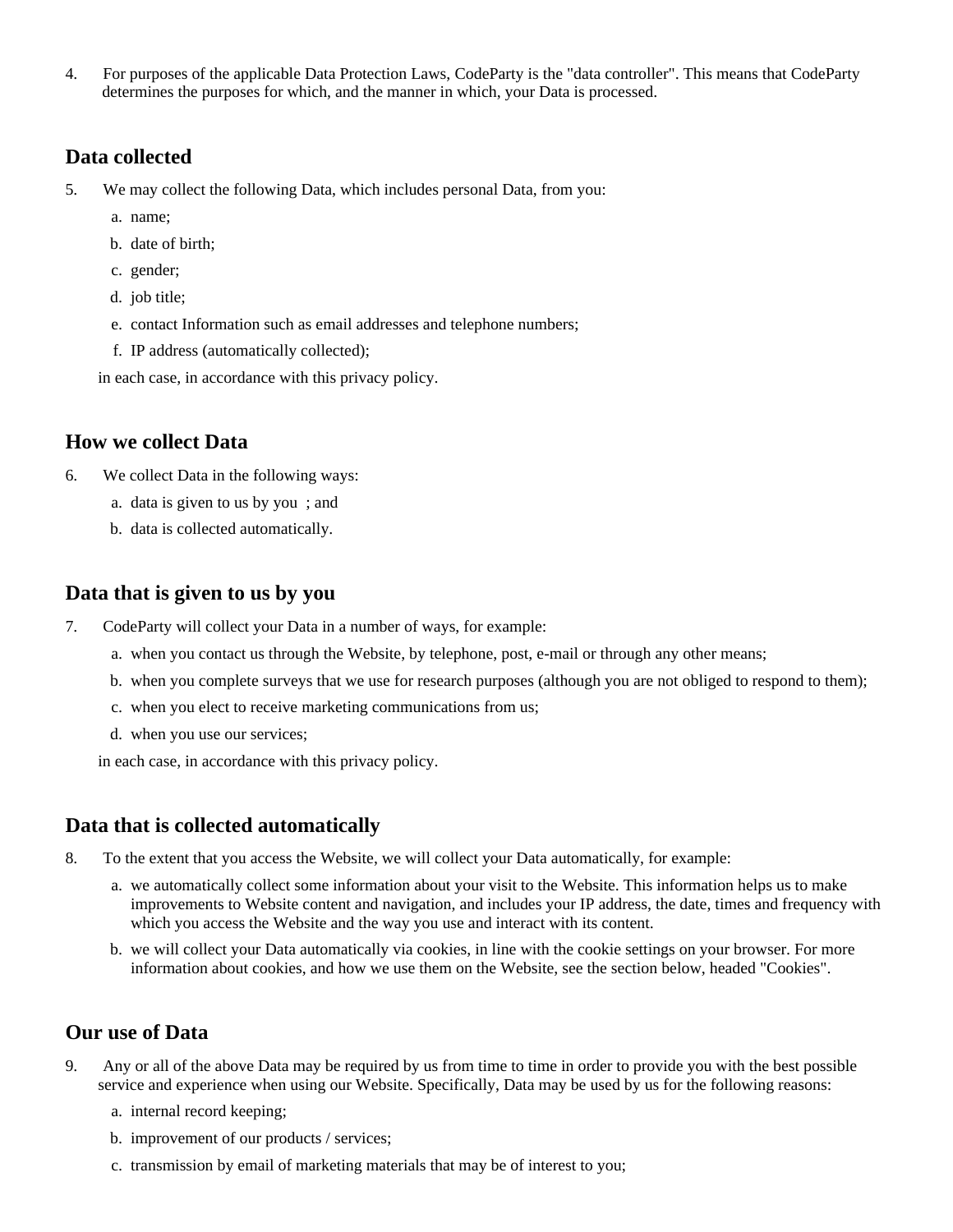d. contact for market research purposes which may be done using email, telephone, fax or mail. Such information may be used to customise or update the Website;

in each case, in accordance with this privacy policy.

- 10. We may use your Data for the above purposes if we deem it necessary to do so for our legitimate interests. If you are not satisfied with this, you have the right to object in certain circumstances (see the section headed "Your rights" below).
- 11. For the delivery of direct marketing to you via e-mail, we'll need your consent, whether via an opt-in or soft-opt-in:
	- a. soft opt-in consent is a specific type of consent which applies when you have previously engaged with us (for example, you contact us to ask us for more details about a particular product/service, and we are marketing similar products/services). Under "soft opt-in" consent, we will take your consent as given unless you opt-out.
	- b. for other types of e-marketing, we are required to obtain your explicit consent; that is, you need to take positive and affirmative action when consenting by, for example, checking a tick box that we'll provide.
	- c. if you are not satisfied about our approach to marketing, you have the right to withdraw consent at any time. To find out how to withdraw your consent, see the section headed "Your rights" below.

#### **Who we share Data with**

- 12. We may share your Data with the following groups of people for the following reasons:
	- a. our employees, agents and/or professional advisors to obtain advice from professional advisers;

in each case, in accordance with this privacy policy.

#### **Keeping Data secure**

- 13. We will use technical and organisational measures to safeguard your Data, for example:
	- a. access to your account is controlled by a password and a user name that is unique to you.
	- b. we store your Data on secure servers.
- 14. Technical and organisational measures include measures to deal with any suspected data breach. If you suspect any misuse or loss or unauthorised access to your Data, please let us know immediately by contacting us via this e-mail address: ian@codeparty.co.uk.
- 15. If you want detailed information from Get Safe Online on how to protect your information and your computers and devices against fraud, identity theft, viruses and many other online problems, please visit www.getsafeonline.org. Get Safe Online is supported by HM Government and leading businesses.

#### **Data retention**

- 16. Unless a longer retention period is required or permitted by law, we will only hold your Data on our systems for the period necessary to fulfil the purposes outlined in this privacy policy or until you request that the Data be deleted.
- 17. Even if we delete your Data, it may persist on backup or archival media for legal, tax or regulatory purposes.

# **Your rights**

- 18. You have the following rights in relation to your Data:
	- a. **Right to access** the right to request (i) copies of the information we hold about you at any time, or (ii) that we modify, update or delete such information. If we provide you with access to the information we hold about you, we will not charge you for this, unless your request is "manifestly unfounded or excessive." Where we are legally permitted to do so, we may refuse your request. If we refuse your request, we will tell you the reasons why.
	- b. **Right to correct** the right to have your Data rectified if it is inaccurate or incomplete.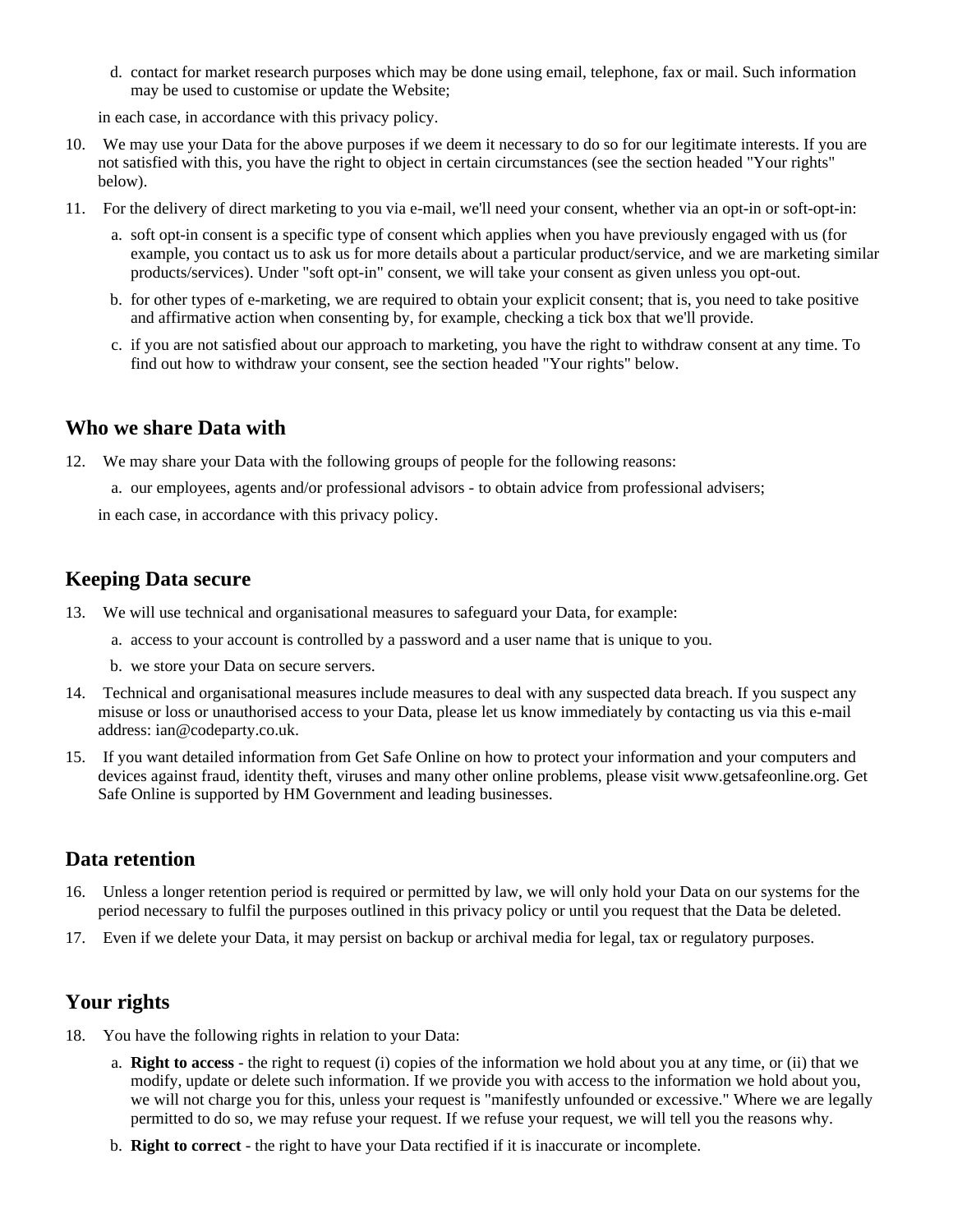- c. **Right to erase** the right to request that we delete or remove your Data from our systems.
- d. **Right to restrict our use of your Data** the right to "block" us from using your Data or limit the way in which we can use it.
- e. **Right to data portability** the right to request that we move, copy or transfer your Data.
- f. **Right to object** the right to object to our use of your Data including where we use it for our legitimate interests.
- 19. To make enquiries, exercise any of your rights set out above, or withdraw your consent to the processing of your Data (where consent is our legal basis for processing your Data), please contact us via this e-mail address: ian@codeparty.co. uk.
- 20. If you are not satisfied with the way a complaint you make in relation to your Data is handled by us, you may be able to refer your complaint to the relevant data protection authority. For the UK, this is the Information Commissioner's Office (ICO). The ICO's contact details can be found on their website at https://ico.org.uk/.
- 21. It is important that the Data we hold about you is accurate and current. Please keep us informed if your Data changes during the period for which we hold it.

#### **Links to other websites**

22. This Website may, from time to time, provide links to other websites. We have no control over such websites and are not responsible for the content of these websites. This privacy policy does not extend to your use of such websites. You are advised to read the privacy policy or statement of other websites prior to using them.

## **Changes of business ownership and control**

- 23. CodeParty may, from time to time, expand or reduce our business and this may involve the sale and/or the transfer of control of all or part of CodeParty. Data provided by Users will, where it is relevant to any part of our business so transferred, be transferred along with that part and the new owner or newly controlling party will, under the terms of this privacy policy, be permitted to use the Data for the purposes for which it was originally supplied to us.
- 24. We may also disclose Data to a prospective purchaser of our business or any part of it.
- 25. In the above instances, we will take steps with the aim of ensuring your privacy is protected.

#### **Cookies**

- 26. This Website may place and access certain Cookies on your computer. CodeParty uses Cookies to improve your experience of using the Website and to improve our range of services. CodeParty has carefully chosen these Cookies and has taken steps to ensure that your privacy is protected and respected at all times.
- 27. All Cookies used by this Website are used in accordance with current UK and EU Cookie Law.
- 28. Before the Website places Cookies on your computer, you will be presented with a message bar requesting your consent to set those Cookies. By giving your consent to the placing of Cookies, you are enabling CodeParty to provide a better experience and service to you. You may, if you wish, deny consent to the placing of Cookies; however certain features of the Website may not function fully or as intended.
- 29. This Website may place the following Cookies:

| <b>Type of Cookie</b>          | <b>Purpose</b>                                                                                                                                                                                                                                                                     |
|--------------------------------|------------------------------------------------------------------------------------------------------------------------------------------------------------------------------------------------------------------------------------------------------------------------------------|
| Analytical/performance cookies | They allow us to recognise and count the number of visitors and to see how<br>visitors move around our website when they are using it. This helps us to<br>improve the way our website works, for example, by ensuring that users are<br>finding what they are looking for easily. |

30. You can find a list of Cookies that we use in the Cookies Schedule.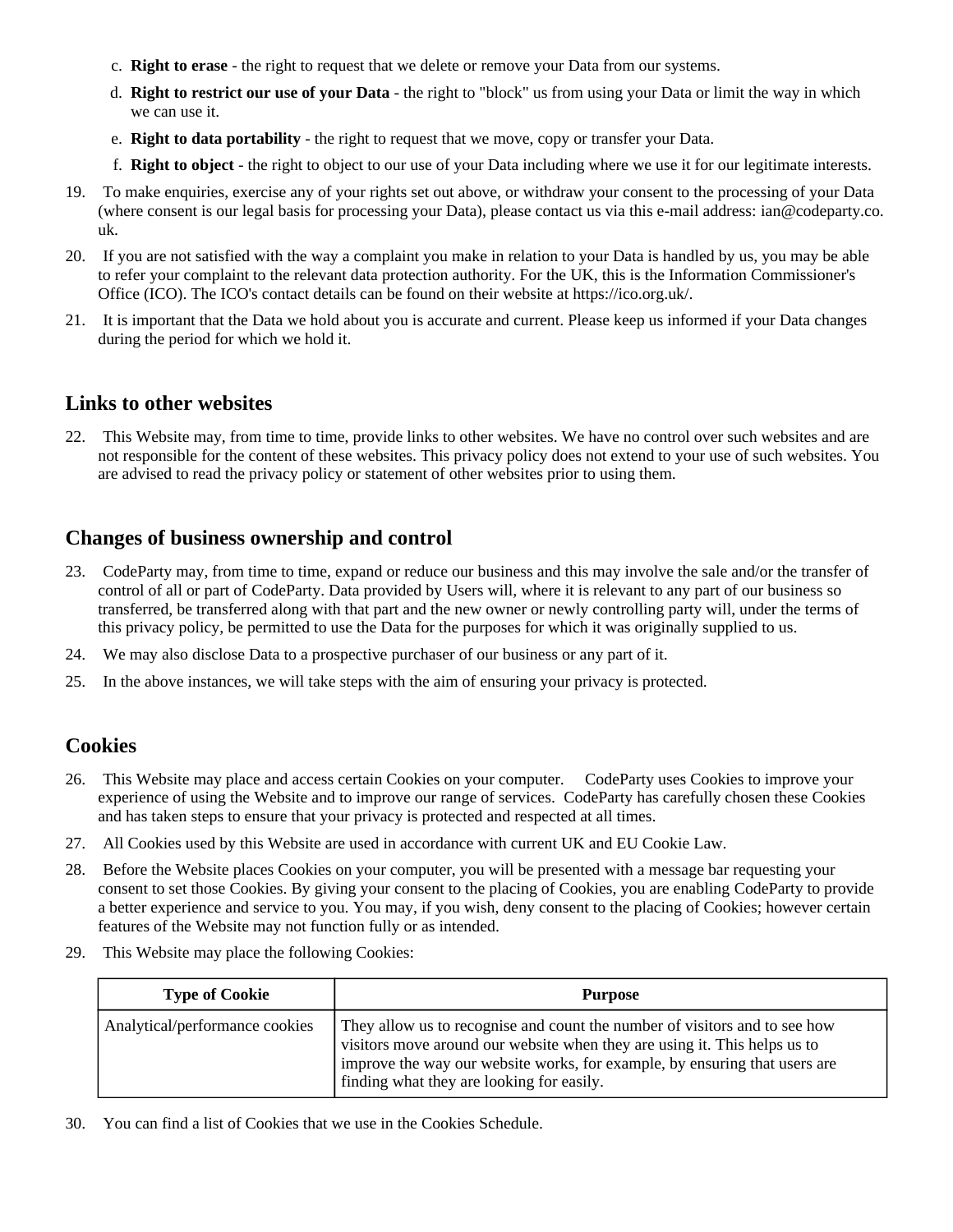- 31. You can choose to enable or disable Cookies in your internet browser. By default, most internet browsers accept Cookies but this can be changed. For further details, please consult the help menu in your internet browser.
- 32. You can choose to delete Cookies at any time; however you may lose any information that enables you to access the Website more quickly and efficiently including, but not limited to, personalisation settings.
- 33. It is recommended that you ensure that your internet browser is up-to-date and that you consult the help and guidance provided by the developer of your internet browser if you are unsure about adjusting your privacy settings.
- 34. For more information generally on cookies, including how to disable them, please refer to aboutcookies.org. You will also find details on how to delete cookies from your computer.

#### **General**

- 35. You may not transfer any of your rights under this privacy policy to any other person. We may transfer our rights under this privacy policy where we reasonably believe your rights will not be affected.
- 36. If any court or competent authority finds that any provision of this privacy policy (or part of any provision) is invalid, illegal or unenforceable, that provision or part-provision will, to the extent required, be deemed to be deleted, and the validity and enforceability of the other provisions of this privacy policy will not be affected.
- 37. Unless otherwise agreed, no delay, act or omission by a party in exercising any right or remedy will be deemed a waiver of that, or any other, right or remedy.
- 38. This Agreement will be governed by and interpreted according to the law of England and Wales. All disputes arising under the Agreement will be subject to the exclusive jurisdiction of the English and Welsh courts.

## **Changes to this privacy policy**

39. CodeParty reserves the right to change this privacy policy as we may deem necessary from time to time or as may be required by law. Any changes will be immediately posted on the Website and you are deemed to have accepted the terms of the privacy policy on your first use of the Website following the alterations.

You may contact CodeParty by email at ian@codeparty.co.uk.

### **Attribution**

40. This privacy policy was created using a document from [Rocket Lawyer](https://www.rocketlawyer.com/gb/en/) (https://www.rocketlawyer.com/gb/en). **01 January 2020**